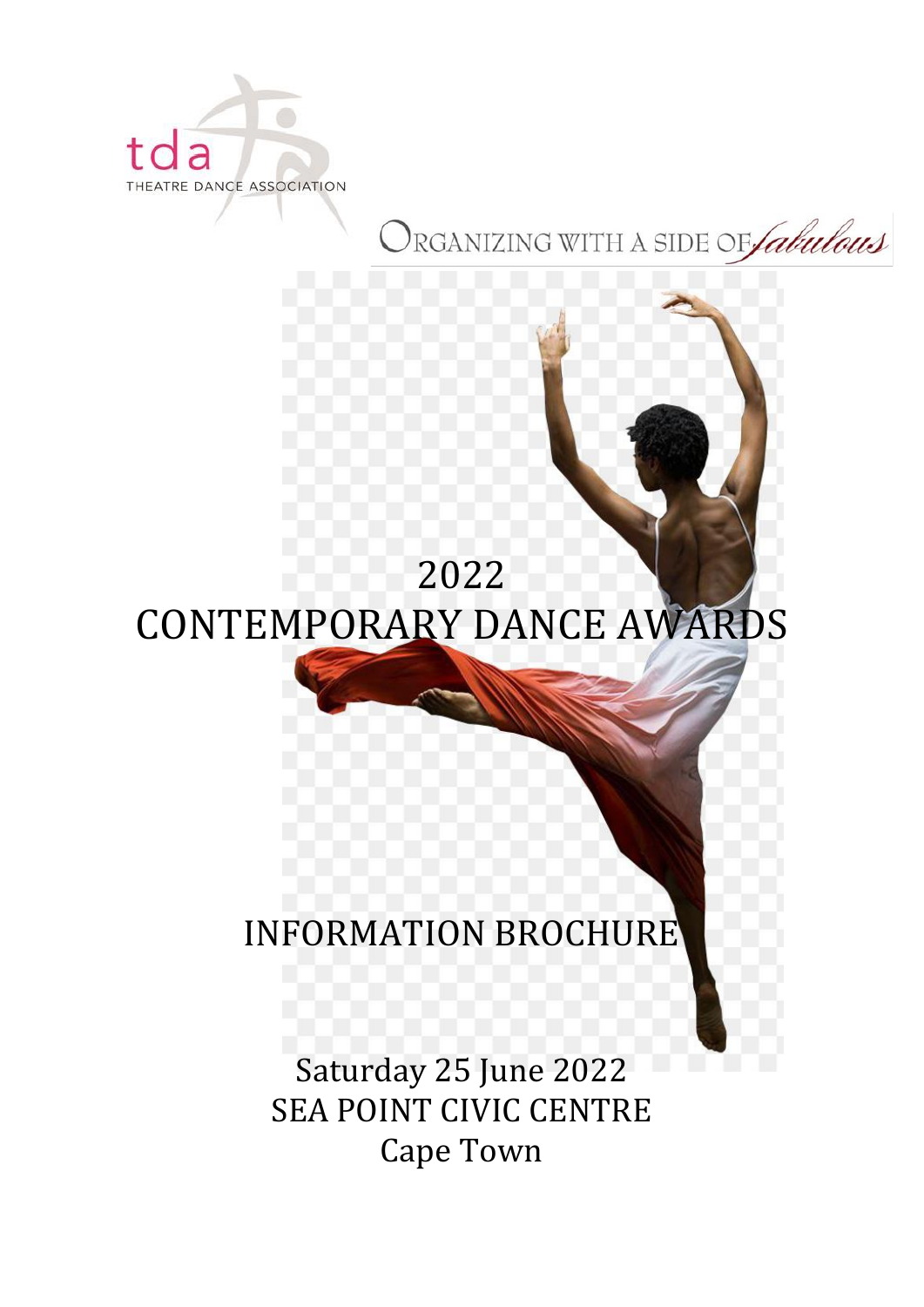## THE CONTEMPORARY DANCE AWARDS

The THEATRE DANCE ASSOCIATION is committed to contributing to the general development of vocational dance; to supporting any opportunity to invest in the future of young dancers.

Competitions have long had a place in the training of young dancers, allowing them more opportunities to perform and learn under pressure, including a myriad of other benefits through putting themselves in front of judges. Hence the need to inspire and cater for our dancers

First launched in 2017, the Ballet Repertoire Competition provides an elevated platform for young aspiring dancers to gain more experience in the Repertoire field before they compete at an International level. And now, Contemporary dancers are also given a positive and supportive platform to unleash their creativity and passion; to help them achieve their goals to compete at an International level.

Our vision is to empower and inspire young dancers by nurturing skills, confidence, and talent in a safe and encouraging environment that is professionally handled to give them a real experience, to gain valuable performance experience, to compete against other dancers from around South Africa on a professional stage, with an audience.

Working and partnering with leading dance professionals, who judge and adjudicate at TDA events, all competitors have the chance to perform in front of truly inspirational Judges that share our passion.

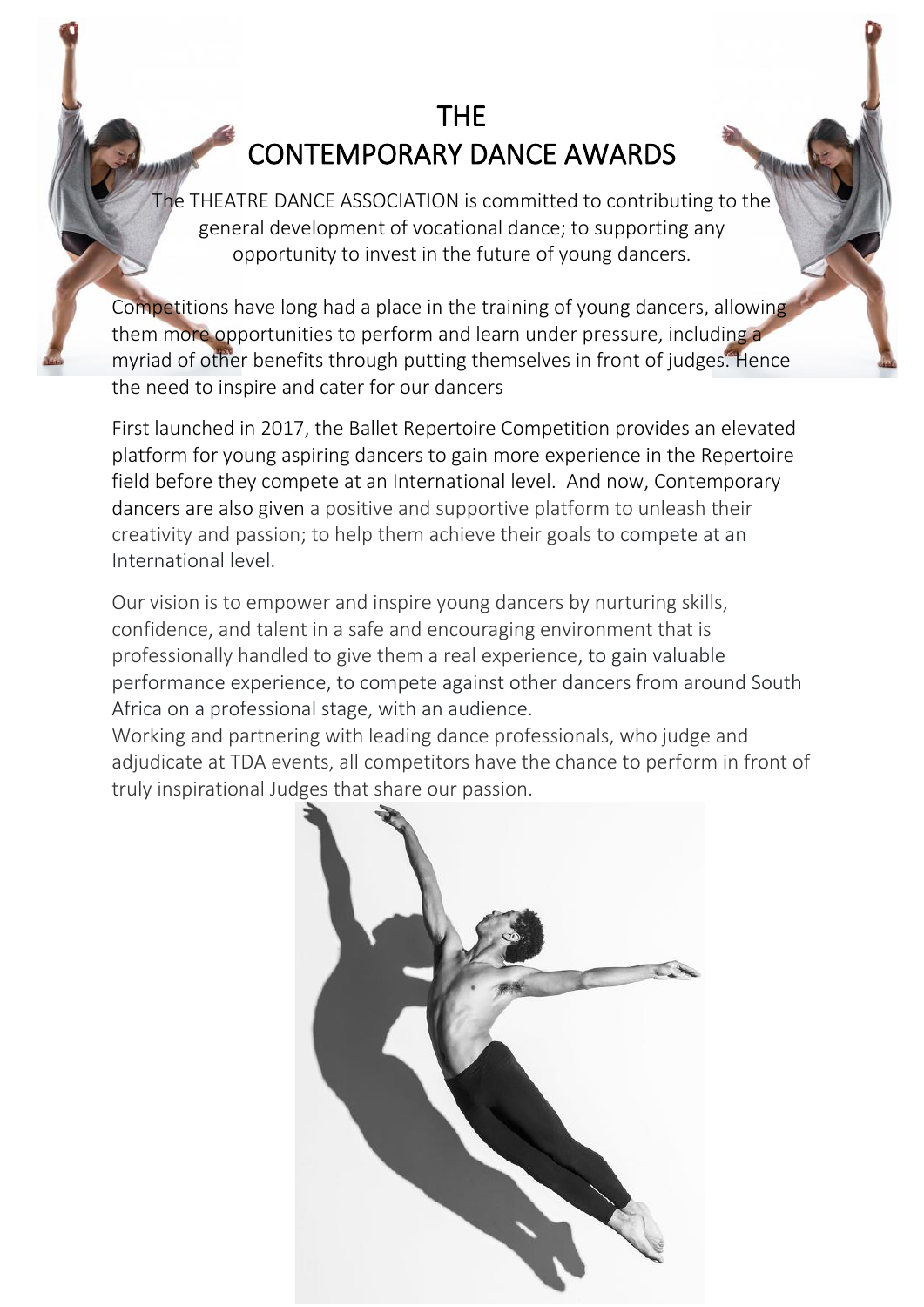# 2022 COMPETITION DETAILS

## VENUE

Sea Point Civic centre Cape Town Saturday 25 June 2022

## AGE CATEGORIES

 12 to 15yrs  *At the discretion of the Organisers younger competitors could be accepted*

#### $16 + over$

 Age of candidate is taken on the day of the competition

# ENTRY FEE

R1000 per candidate R200 registration fee

# REQUIREMENTS

2 performance pieces:

• Contemporary Solo of choice Own Choice Solo showing versatility in one of the following genres: Lyrical, Jazz, Musical Theatre, Modern, Character, Interpretive Dance, Dance Improvisation, Acrobatic dance

*The 2nd performance piece may not be another Contemporary solo* 

# DRESS CODE

In keeping with the pieces performed

# LENGTH OF EACH PIECE

4 minutes maximum

 3 JUDGES To be announced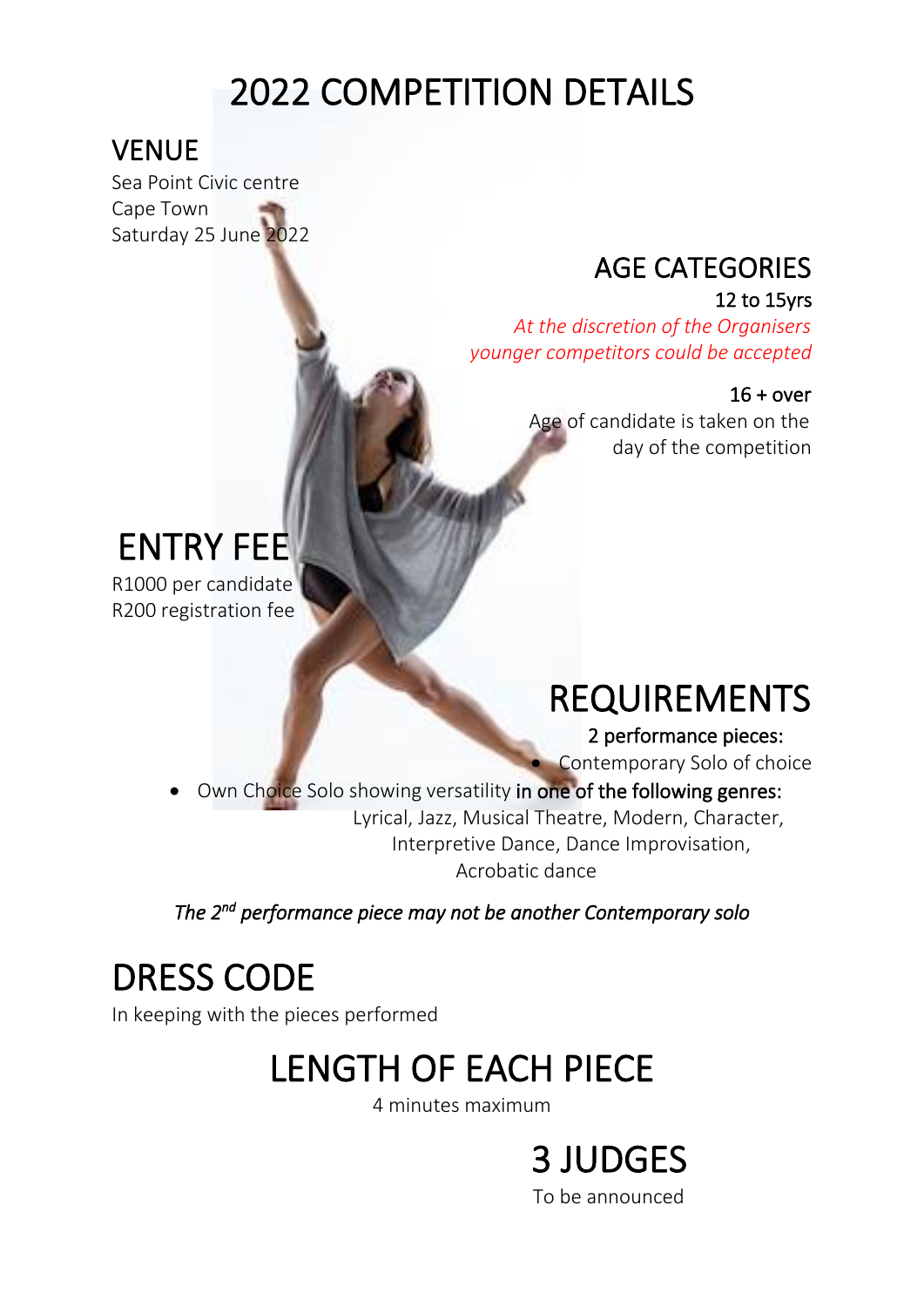# CASH AWARDS

i

١

#### CONTEMPORARY SOLO 12 to 15yrs

Winner R5000 1st runner up R2000 2nd runner up R1000

#### CONTEMPORARY SOLO 16yrs + over

Winner R7000 1st runner up R2000 2nd runner up R1000

#### OWN CHOICE SOLO 12 to 15yrs

Winner R3000 1st runner up R2000 2nd runner up R1000

OWN CHOICE SOLO 16yrs + over Winner R5000 1st runner up R2000 2nd runner up R1000

*To be placed 1st the dancer must receive 90% or above To be placed 2 nd & 3rd the dancer must receive 80% or above*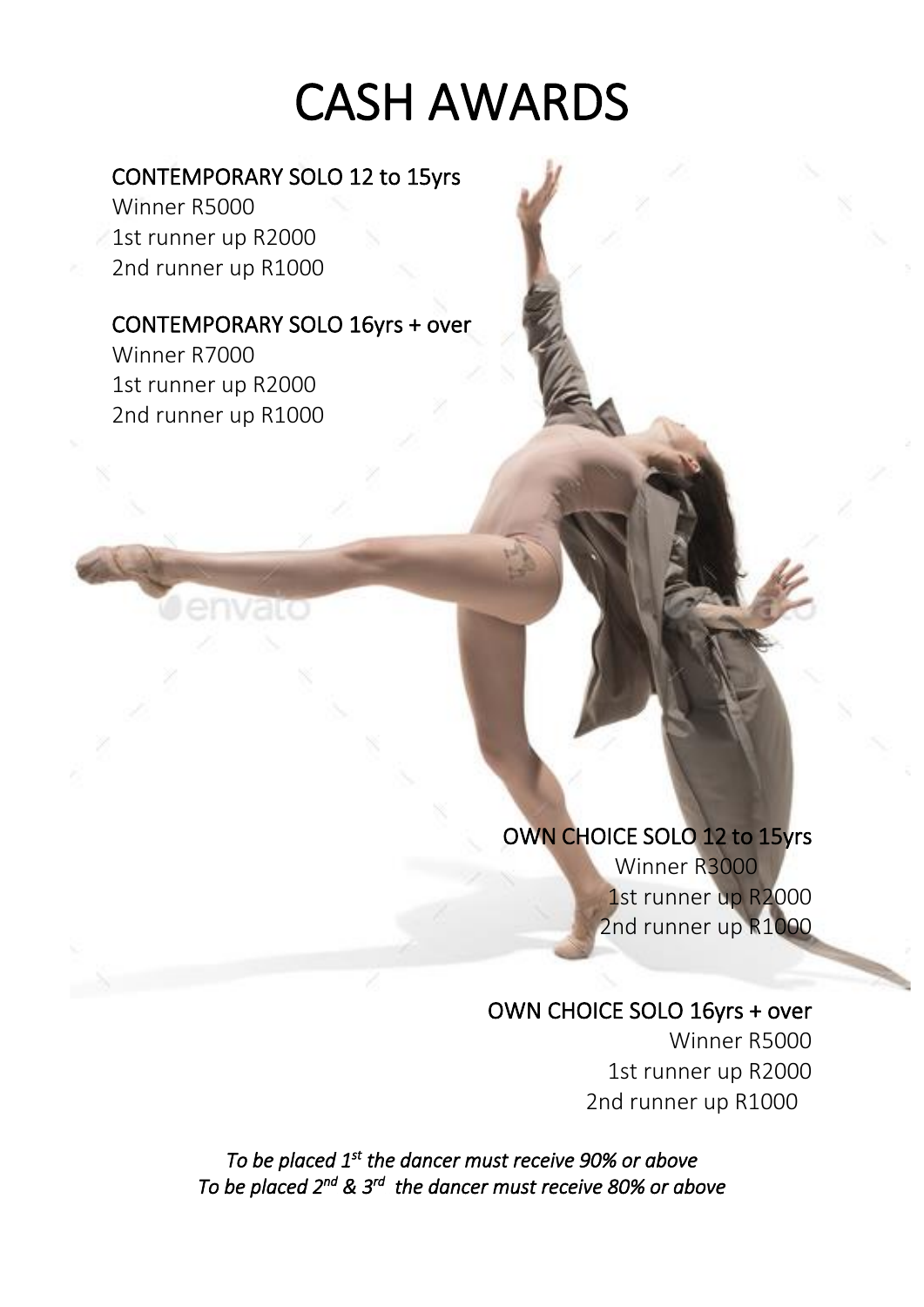# **JUDGES**

*The CONTEMPORARY DANCE AWARDS* judging panel will comprise 3 championship calibre competition studio directors, teachers affiliated with major dance studios and/or currently performing dance professionals. Their decision regarding the marks and awards is both final and binding and no discussion will be permitted regarding their decisions. No one is permitted to address the Judges immediately before, during, or after the competition. Only Panel members or their duly appointed officials are permitted to speak to the Judges before, during, or after the competition.

Each performance will be evaluated on the following five judging elements: **1.) TECHNIQUE – 45 POINTS TOTAL** 

The judges will evaluate the synchronization, timing, mobility and stabilization, skills, execution of the movements performed, the quality of movement throughout the routine, including head, arm, leg and body placement, footwork, standing and air and synchronization of the dancers depending on the technical requirements of routine's discipline. Dancers must maintain control of the speed, direction, momentum, and body placement throughout the routine. Dancers must also demonstrate awareness of spacing between dancers through a full range of unique, complicated, and challenging formations and interactive partner moves and patterns

#### **2.) STAGE PRESENCE – 30 POINTS TOTAL**

Consists of: PERSONALITY! Individual attitude, energy, posture, confidence measured by facial expression, eye contact and body movement; enthusiasm, passion, connection with the audience that generates emotional response (excitement, joy, laughter, sadness) relative to the discipline and story presented will be considered. The routine should leave a memorable and lasting impression

#### **3.) LEVEL OF PERFORMANCE – 10 POINTS TOTAL**

This is measured by the difficulty of the movements executed by the dancer/s in a routine. The level of performance should match the technical abilities of the dancers.

#### **4.) CHOREOGRAPHY – 10 POINTS TOTAL**

Choreographing and presenting a routine in a unique way innovative elements as well as creative ways of expressing the choreographer's ideas into the piece - full and creative usage of the stage and the floor, innovative movements, transitions and interpretation of the music. Choreography should be appropriate for the ability and age of the performers.

#### **5.) OVERALL APPEARANCE – 5 POINTS TOTAL**

Clothing and accessories worn should represent and reflect the routine. Whilst an innovative and creative selection of costumes is encouraged, it is not a criterion.

#### *All judges' decisions are FINAL.*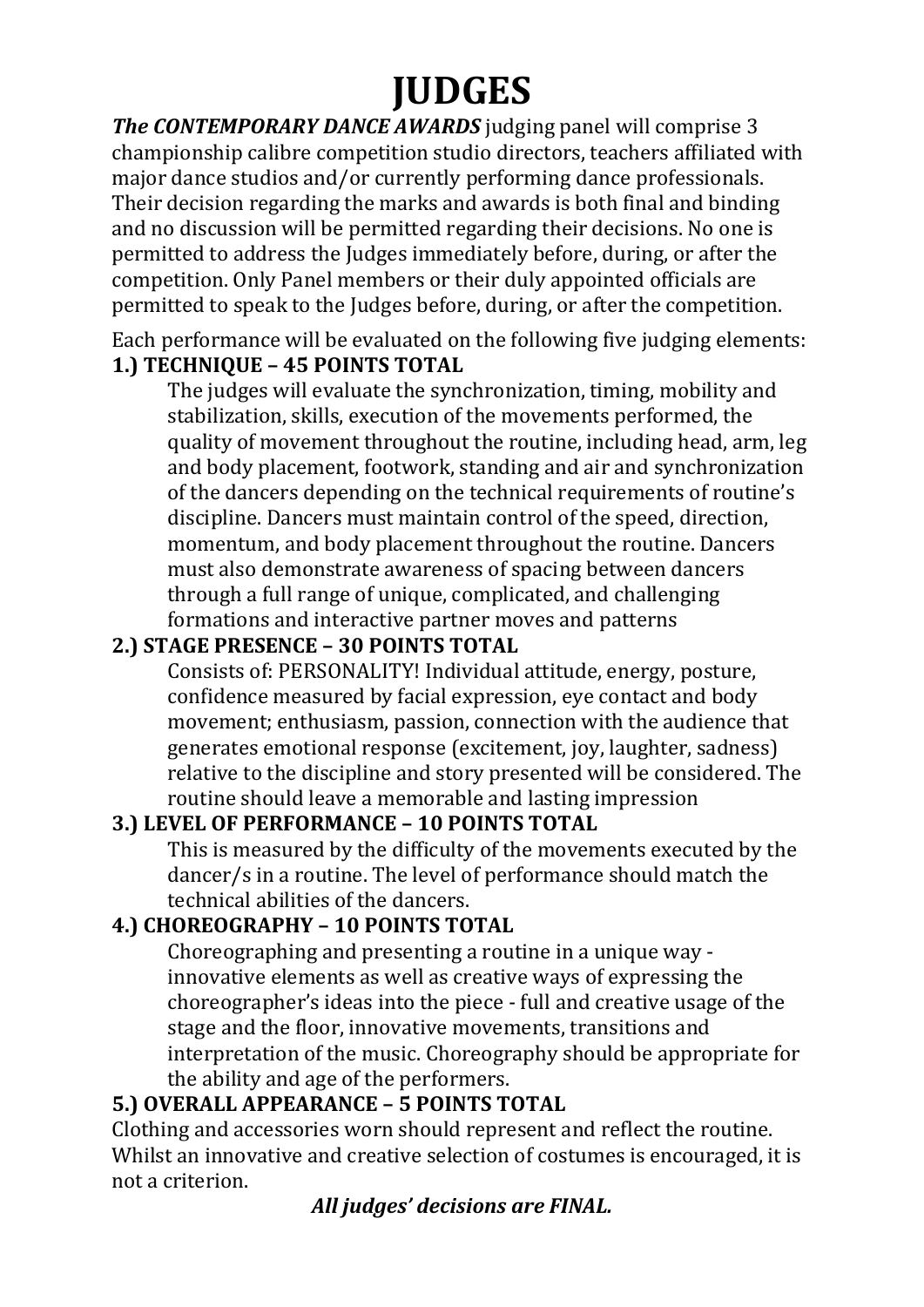# **OPENING DATE FOR ENTRIES**

# Sunday 1 MAY 2022 **CLOSING DATE FOR ENTRIES**

Wednesday 1 JUNE 2022

Our online entry system makes entering simple. You will be able to find all information and "how to register" on our website [www.thetda.co.za](http://www.thetda.co.za/) and in the Brochure provided on application. **ENTRY IS ON-LINE** BUT PAYMENT IS BY DIRECT BANKING: Use teachers name as reference when making payment. ONE PAYMENT PER STUDIO

#### **DANCER REGISTRATION**

The TDA have purchased, from an International Company, the Licence and Services Agreement for the use of their computerised Dance Competition Programme, used by all major Dance Competition Organisers, around the world.

This Licence allows the TDA to progress our Dance Competitions to International standards by keeping abreast of 21st century technology using these on-line facilities and the computer hardware to run the

*CONTEMPORARY DANCE AWARDS*. The Licensee (in this case the TDA) is granted access according to the terms and conditions of the purchase which also stipulates a separate fee, charged by the International Company, to each dancer per routine, for his/her usage, scheduling, tabulation, and feedback. The total amount for such is billed as a REGISTRATION FEE to each dancer. This REGISTRATION fee is paid in dollars by the TDA direct to the Company once they have calculated how many dancers and how many routines the Programme hosted.

**PLEASE NOTE:** This fee is not for the TDA's account and has nothing to do with the ENTRY FEE. Dancers who enter online and then cancel will still have to pay the registration fee.

### **TEACHER REGISTRATION**

All teachers entering dancers are required to register online. A fee of R250 will be required to secure registration. Registered teachers will receive:

- Entry to the event stage side only . Not auditorium
- Stage access
- A Programme
- Recognition in the Programme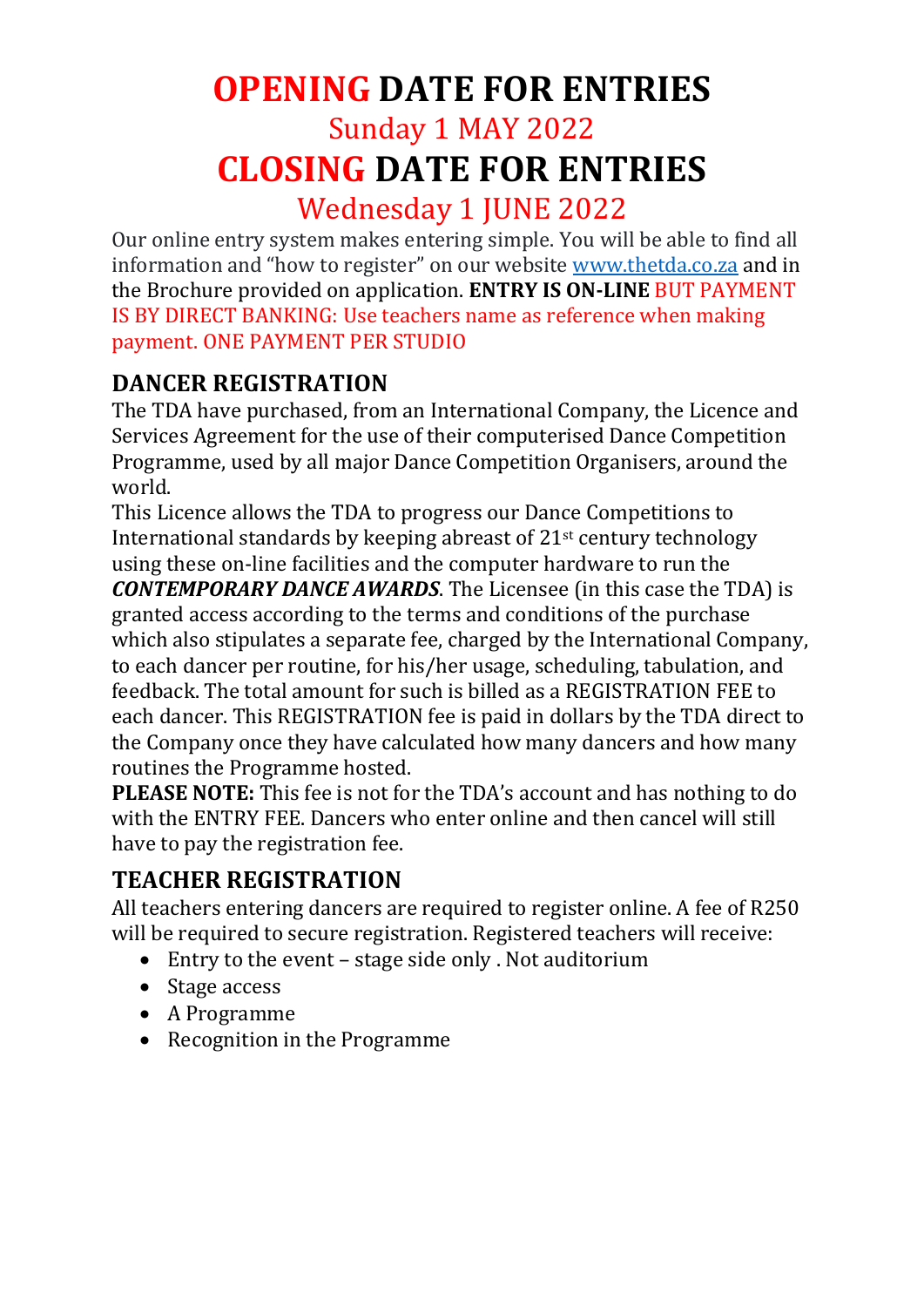#### **PAYMENT NO CASH PAYMENTS WILL BE ACCEPTED**

#### **BANKING DETAILS**

Nedbank – Constantia Village Branch code: 101109 Account number: 1184900523

*Proof of all payment must be emailed to the TDA office:* theatredanceassociation@gmail.com

## **LIVE STREAMING ENTRY FEE TO THE EVENT VIA LINK** R250 for link JUNIOR *CONTEMPORARY DANCE AWARDS* R250 for link SENIOR *CONTEMPORARY DANCE AWARDS*

#### **Email:** theatredanc[eassociation@gmail.com](mailto:association@gmail.com) **to purchase the link**

*This syllabus contains the planning of THE CONTEMPORARY DANCE AWARDS for the year 2022. Where required by circumstance, the organizers reserve the right to make amendments. Such amendments, as well as any further arrangements of concern, will be notified to all concerned immediately.*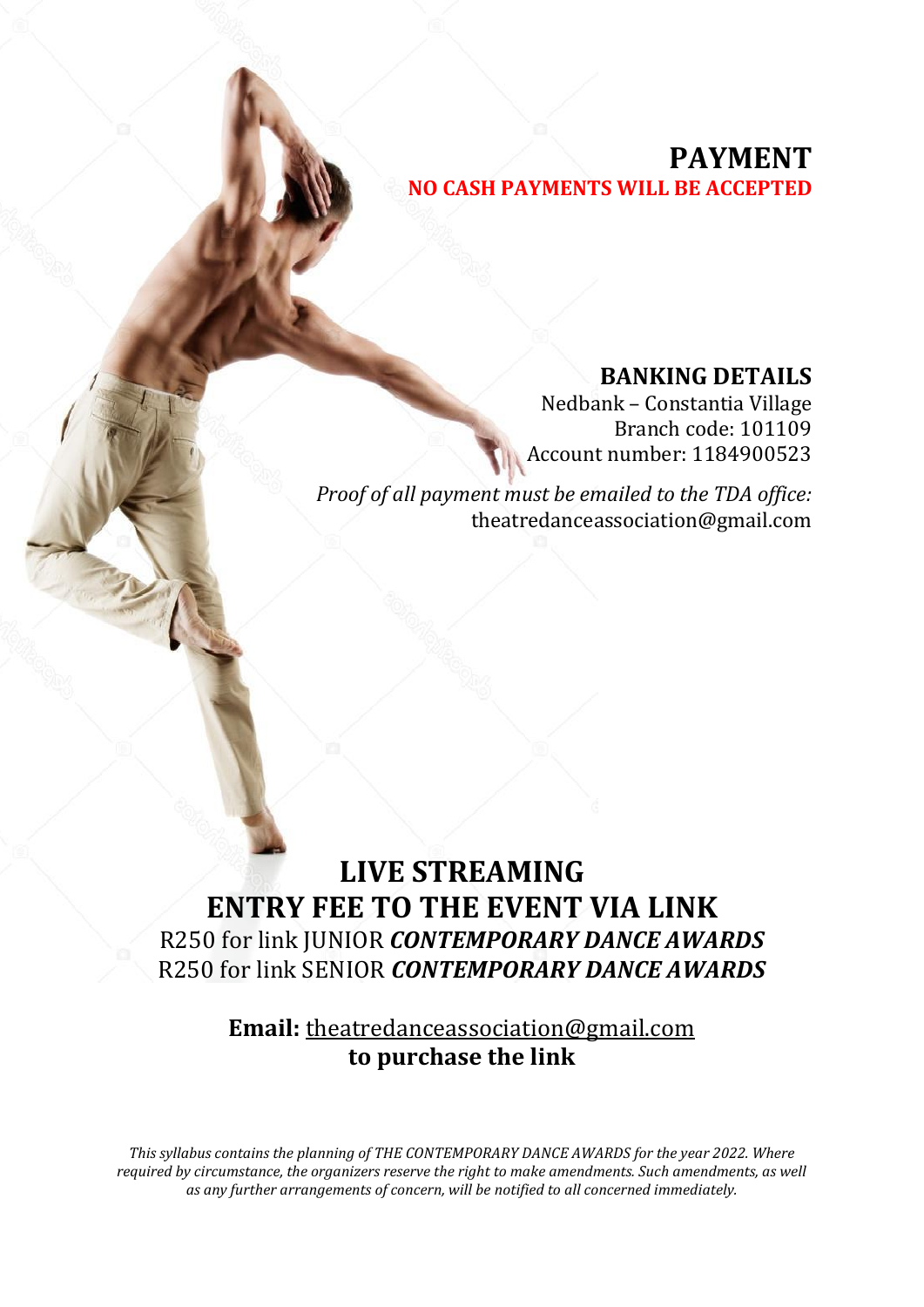## **STAGE CONTROL 2022**

#### **PRODUCTION CREW** THE *CONTEMPORARY DANCE AWARDS* will provide the following:

- · A Production Manager
- · A Stage Manager
- · A Technical Stage Manager
- · A Lighting Operator stage lights will remain on throughout the event Curtains will remain open throughout the event
- · A Sound Operator

#### **BACKSTAGE LISTS:**

A complete *list* of each dancer performing, and each person who will be backstage is required for security reasons. These lists must be sent to the TDA office.

Please type one name per line in a "downwards column" ALPHABETICALLY by the **FIRST NAME**.

#### **EXAMPLE OF HOW TO PRESENT THE LIST:**

**TEACHER:** Julie Scott

#### **Dancers:**

Susan Brown Verne Fletcher All backstage teachers / helpers will be required to wear a name badge which will be provided by the TDA

#### **TEACHER BADGE REGISTRATION**

In order to comply with new Health guidance rules and regulations, numbers of teachers and helpers backstage could be restricted. The Theatre can change their rules anytime and limit backstage attendance. Due to theatre security regulations (in order to ensure the safety of the children), teachers/directors must provide a photo ID (Passport or ID document) when picking up his or her badge at the registration table on site. Please be aware that misplaced or stolen Teacher Badges will be replaced at a fee of R50.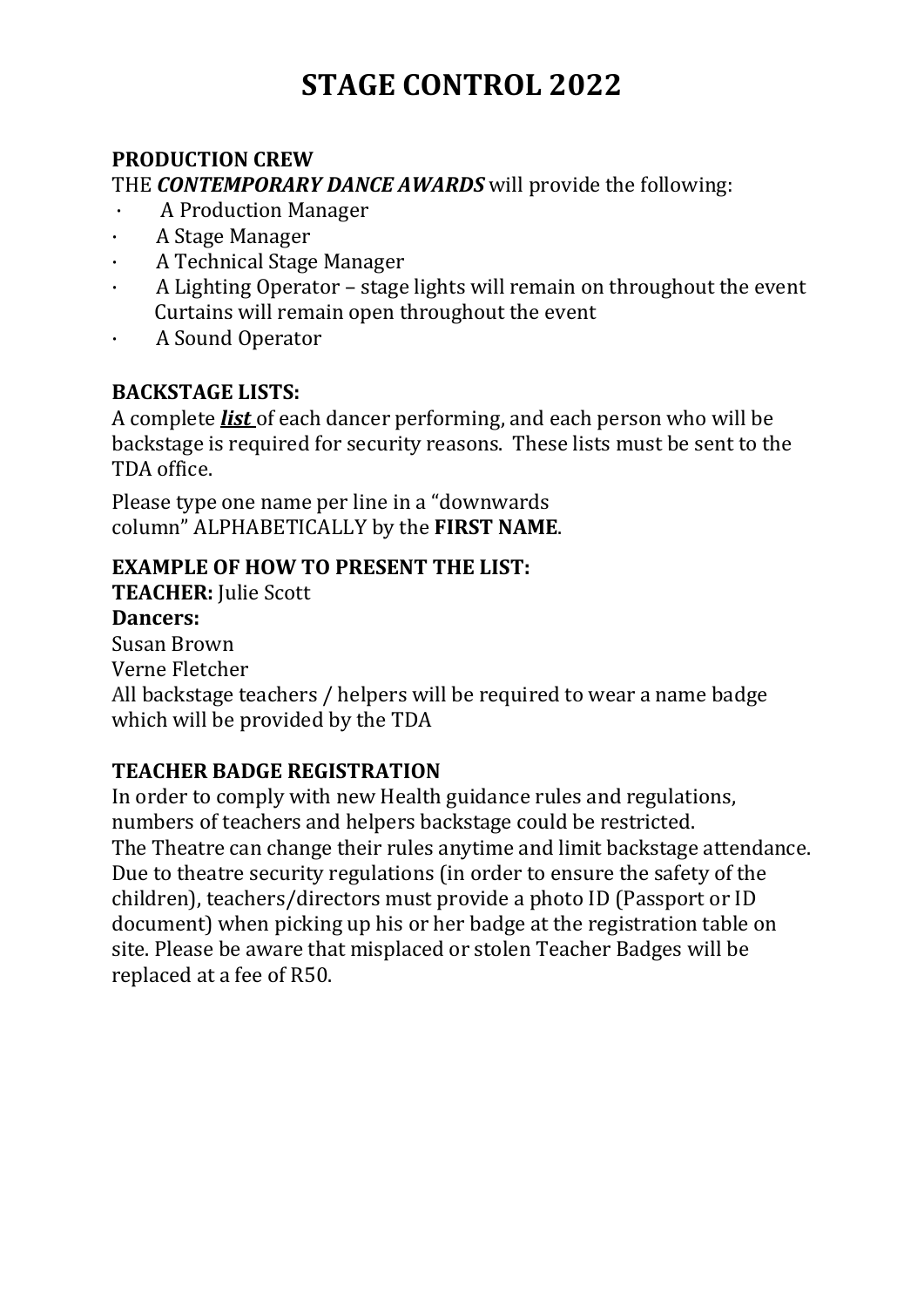## **THE** *PROPOSED* **PROCEDURE FOR 2022**

Please note that times allocated below are to give dancers and teachers an idea of the procedure on the day. Exact times will be finalised when entries are received.

#### **9:00am REGISTRATION & COVID CHECK IN 12-15years ONLY**

Teachers and their pupils will be met by the TDA at the stage door**.** They will be shown to their dressing rooms after check in.

#### **PARENTS MAY NOT ACCOMPANY THE DANCERS BACKSTAGE ONLY DANCERS & TEACHERS PERMITTED IN THAT AREA**

#### **12-15yrs**

|                    | <b>LUNCH</b>                               |
|--------------------|--------------------------------------------|
| 1:00 <sub>pm</sub> | <b>AWARDS</b>                              |
| 11:45              | 2 <sup>nd</sup> Performance - Own Choice   |
| 10:30              | 1 <sup>st</sup> Performance – Contemporary |
| 10:15              | All dancers to be in dressing rooms        |
| 9:15am             | Stage placing                              |

#### **1:30pm REGISTRATION – COVID CHECK IN 16 + years**

Teachers and their pupils will be met by the TDA at the stage door**.** They will be shown to their dressing rooms after check in.

#### **PARENTS MAY NOT ACCOMPANY THE DANCERS BACKSTAGE ONLY DANCERS & TEACHERS PERMITTED IN THAT AREA**

#### **16+ over**

| $1:45$ pm          | Stage placing                              |
|--------------------|--------------------------------------------|
| $2:45$ pm          | All dancers to be in their dressing rooms  |
| 3:00 <sub>pm</sub> | 1 <sup>st</sup> Performance - Contemporary |
| 5:00pm             | <b>TEA BREAK</b>                           |
| $5:15$ pm          | 2 <sup>nd</sup> Performance - Own Choice   |
| 6:45pm             | <b>AWARDS</b>                              |
|                    | <b>END</b>                                 |

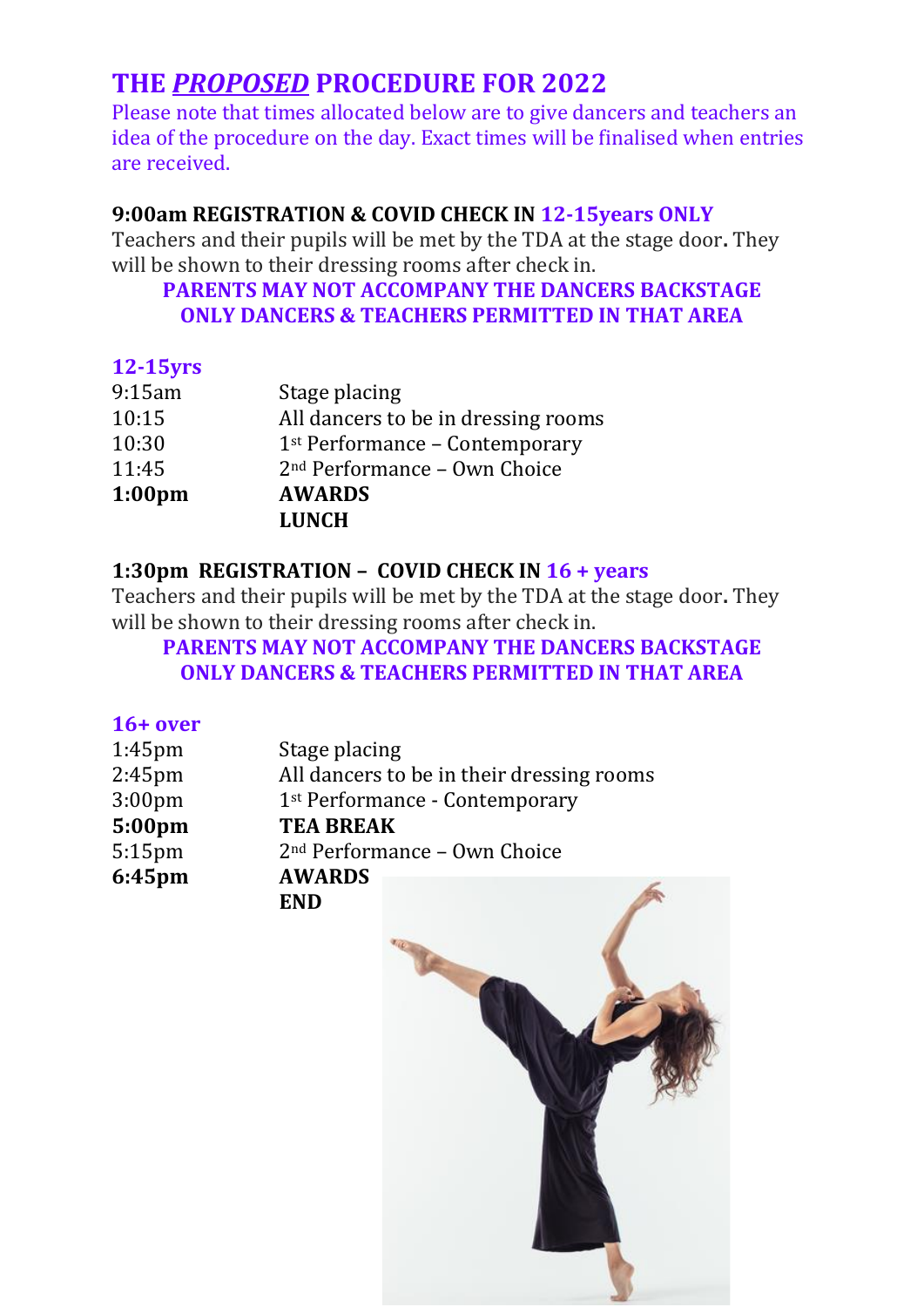## **GENERAL**

- 1. If a teacher is, for any reason, unable to be present on the day of the competition, he/she must ensure that a responsible person has been registered to act on his/her behalf. The TDA must be advised of this individual's name.
- 2. Competitors will be called from their dressing rooms in good time by a runner. If the candidates are not ready when called, they will forgo their chance to dance. Runners will not be responsible for finding any competitors who are not waiting in their dressing rooms.
- 3. Teachers are responsible for ensuring that their dancers are ready.
- 4. All dancers must return to their dressing rooms after they have performed.
- 5. Only registered teachers will be permitted on stage during a performance.
- 6. Dance titles will be announced. If a synopsis is to be read out, it must be a **TYPED** copy and must be given to the Stage manager in good time **PRIOR** to the commencement of the performance.
- 7. Each teacher will be responsible for his/her dancers while they are in the theatre centre.

#### **MUSIC REQUIREMENTS**

- A HIGH-QUALITY PROFESSIONAL recording of each candidate's music will be required. The music must be cut to the correct length, and it must start and end at the correct place.
- Music to be loaded ONLINE, on the DCG system, in mp3 or mp4a format ONLY at the time of registering or by 1 June 2022.
- Each dance item must be recorded and correctly titled *separately:* one for the Contemporary piece and one for the Own Choice. **\*\* USB:** A copy of the music must be available on USB in the unlikely event of a problem with the computer upload on the day
- Music equipment and an operator will be provided

#### **PROGRAMME REQUIREMENTS**

Due date for these requirements is **1 JUNE** when the entries close (or sooner if ready.)

- **1. STUDIO NAME**
- **2. TEACHER NAME** with a brief background (approximately 220 words) on the teacher / choreographer/studio

If more than 1 teacher/choreographer has worked with a candidate and that teacher / choreographers require programme recognition, that teacher / choreographer must have registered. This also applies to teachers / choreographers who have worked with a candidate but are not attending the event.

Programme recognition requires a registration fee.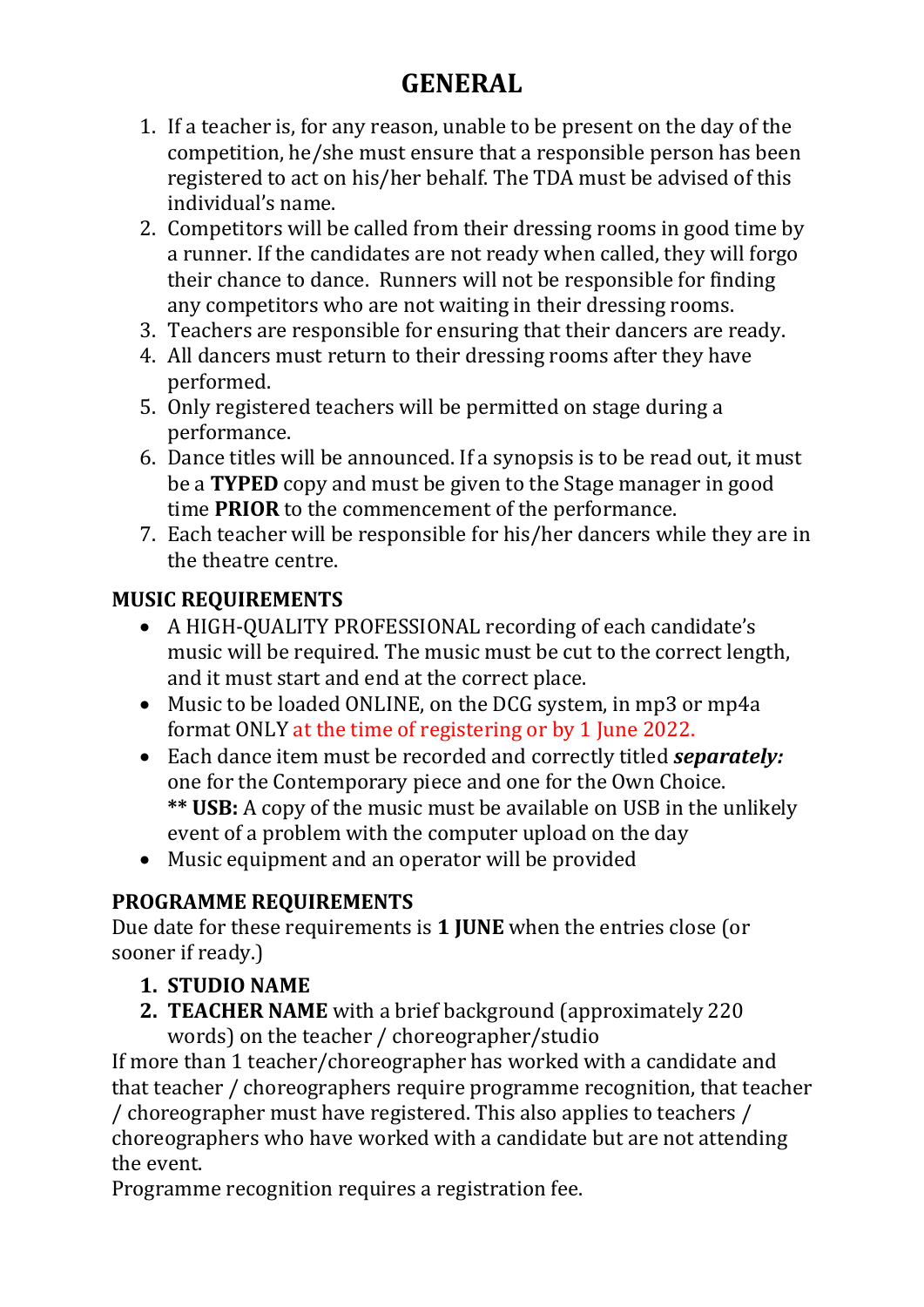**3. NAME OF DANCER** plus a head and shoulders colour or black & white photograph of the dancer**.** This has to be *a professional photograph* of the dancer **with hair groomed** and taken in **dance attire.** Photographs that do not comply with the specific requirements will not be used in the programme.

All the above must be sent **via email** to the TDA office.

#### **DRESSING ROOMS**

Will be allocated to all dancers by management

#### **VALUABLES**

Candidates are asked not to bring valuables to the venue. Valuables left in the dressing rooms are done so at the dancer's discretion.

#### **FOOD AND DRINK BACKSTAGE:**

NO FOOD OR DRINK WILL BE ON SALE AT THE VENUE due to government health regulations. Competitors to bring their own refreshments which may be consumed in the dressing room only.

#### **PROPS**

Please note that all props that participants wish to use are used at the participants' own risk. The THEATRE DANCE ASSOCIATION (TDA) is not responsible for any injury or incident resulting from a participants' use of props of their choice. The TDA do not provide storage for any props. The TDA do not provide assistance with the movement of props either on or off stage. The TDA are not responsible for any lost props.

#### **MEDIA MATERIAL**

TDA reserves the right to make photo and/or video recordings at any time during the event. This includes, but is not limited to, performances during the competition, or any activities in the venue lobby or backstage. By participating in the Competition, participants, and their parents and/or legal guardians give their express permission for TDA to make any photo/video recordings at any time. Also, by participating in the Competition participants and their parents or legal guardians give TDA their express permission to use any such photo/video recordings (including those containing their name or likeness) for TDA promotional purposes (including any uses in print, online, or in social media).